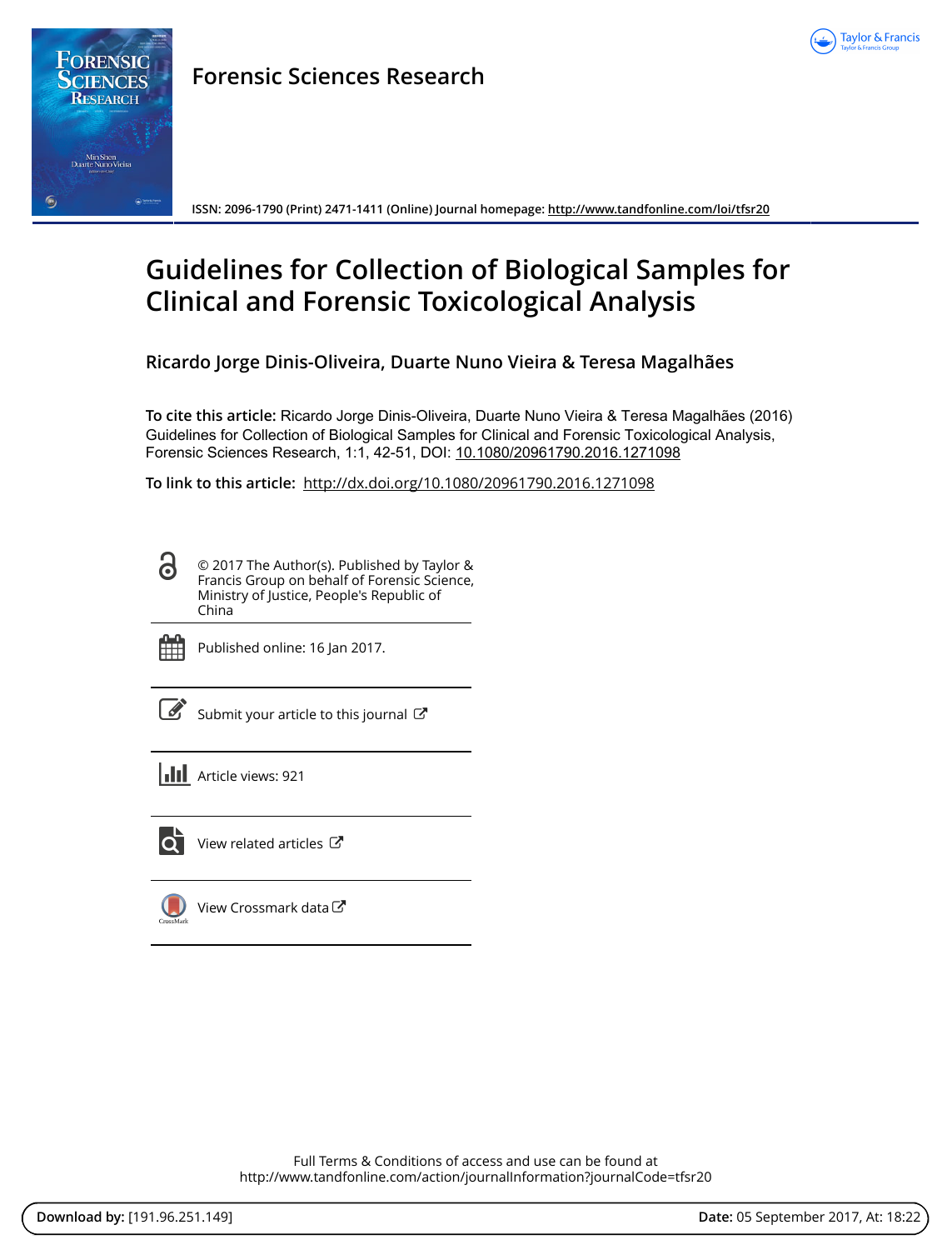#### **GUIDELINE**

Taylor & Francis Tavlor & Francis Group

**a** OPEN ACCESS

# Guidelines for Collection of Biological Samples for Clinical and Forensic Toxicological Analysis

Ricardo Jorge Dinis-Oliveira D<sup>[a,b](#page-1-0)[,c](#page-1-1)</sup>, Du[a](http://orcid.org/0000-0002-7366-6765)rte Nuno Vieira D<sup>[d](#page-1-2)</sup> and Teresa Magalhães D<sup>a,b</sup>

<span id="page-1-2"></span><span id="page-1-1"></span><span id="page-1-0"></span><sup>a</sup>Department of Legal Medicine and Forensic Sciences, Faculty of Medicine, University of Porto, Porto, Portugal; <sup>b</sup>Department of Sciences, IINFACTS – Institute of Research and Advanced Training in Health Sciences and Technologies, University Institute of Health Sciences (IUCS), CESPU, CRL, Gandra, Portugal; <sup>c</sup>UCIBIO-REQUIMTE, Laboratory of Toxicology, Department of Biological Sciences, Faculty of Pharmacy, University of Porto, Porto, Portugal; <sup>d</sup>Faculty of Medicine, University of Coimbra, Porto, Portugal

#### ABSTRACT

This article aims to review general procedures for sampling of routinely collected as well as on alternative samples that may provide additional information regarding intoxication. These approaches may be applied whenever sample collection for clinical and forensic toxicology is required and should be considered as general guidelines that must be adapted to each specific case. It is expected that this article will help toxicologists and other forensic experts to accomplish their mission, since the toxicological result is first influenced by the quality and quantity of the sample available for analysis. These guidelines were approved by the European Council of Legal Medicine.

#### **ARTICLE HISTORY** Received 14 July 2016

Accepted 21 September 2016

**KEYWORDS** Forensic science; forensic toxicology; samples collection; guidelines; kits and labelling; storage and preservation

# Introduction

<span id="page-1-3"></span>There are several specific challenges to select and collect samples for antemortem and postmortem toxicological analysis [\[1\]](#page-9-0). Indeed, the relevance of any finding is primarily determined by the type and quality of the sample(s) submitted to the laboratory. Thus, numerous pre-analytical aspects should be considered during collection in order to have samples with sufficient quality and quantity. In several cases, the evidence found at the scene may represent the best guide for toxicological analysis and therefore cups, bottles, pipes, syringes/needles, cotton, lemon, spoons, silver paper and suspicious household products should be collected.

<span id="page-1-4"></span>In vivo, blood, plasma or serum, urine, hair, nails, exhaled air, oral fluid and gastric content are the most important samples to be collected and should be obtained at the hospital admission, before the implementation of the therapeutic measures [[2,](#page-9-1)[3](#page-9-2)].

Post mortem samples may be numerous and present specific difficulties compared to in vivo samples, namely those resulting from putrefactive alterations. Arterial or venous femoral and cardiac blood, urine, vitreous humour, gastric content and organs (namely the liver and lungs and always after evisceration) are the most important samples to be collected [[2](#page-9-1),[3\]](#page-9-2). Several other alternative samples (e.g. blood clots, blood from thoracic or abdominal cavities, cerebrospinal fluid, brain, spleen, bile, bone, synovial fluid, bone marrow, maggots, skeletal muscle) can be occasionally collected in particular circumstances, which detailed below in specific sections [\[2](#page-9-1)[,3](#page-9-2)].

Relevant quantitative analysis is usually only possible using plasma, serum or blood (i.e. obtained from specific comportments). For these samples, numerous methods for analysis and antemortem and post-mortem casuistic data are available to stablish correlation of obtained concentrations and the toxic effects. However, in several cases plasma, serum or blood are simply not available or they are present with low quality. Moreover, the site of blood collection for post-mortem toxicology may influence xenobiotic concentrations. Therefore, toxicologists are constantly looking for alternative samples that accurately represent postmortem blood drug concentrations or that may be valuable in clarifying blood results [[2,](#page-9-1)[3\]](#page-9-2).

Nowadays, pre-analytic best practices for sample collection in Forensic and Clinical Toxicology are scarce, not updated or are not presented objectively to avoid errors. Moreover, most of them cover only few number of samples. This work presents guidelines for sample collection for toxicological analysis that were approved by the European Council of Legal Medicine [\(http://www.eclm.info/html/](http://www.eclm.info/html/)).

#### **Methods**

Literature in Forensic, Clinical and Analytical Toxicology and Pathology was extensively reviewed since 2000, aiming to understand procedures for sample collection followed/advised by authors publishing in this area. Websites of Associations of Forensic, Clinical and Analytical Toxicology were also reviewed, such as

CONTACT Ricardo Jorge Dinis-Oliveira a [ricardinis@med.up.pt](mailto:ricardinis@med.up.pt)

© 2017 The Author(s). Published by Taylor & Francis Group on behalf of Forensic Science, Ministry of Justice, People's Republic of China

This is an Open Access article distributed under the terms of the Creative Commons Attribution License ([http://creativecommons.org/licenses/by/4.0/\)](http://creativecommons.org/licenses/by/4.0/), which permits unrestricted use, distribution, and reproduction in any medium, provided the original work is properly cited.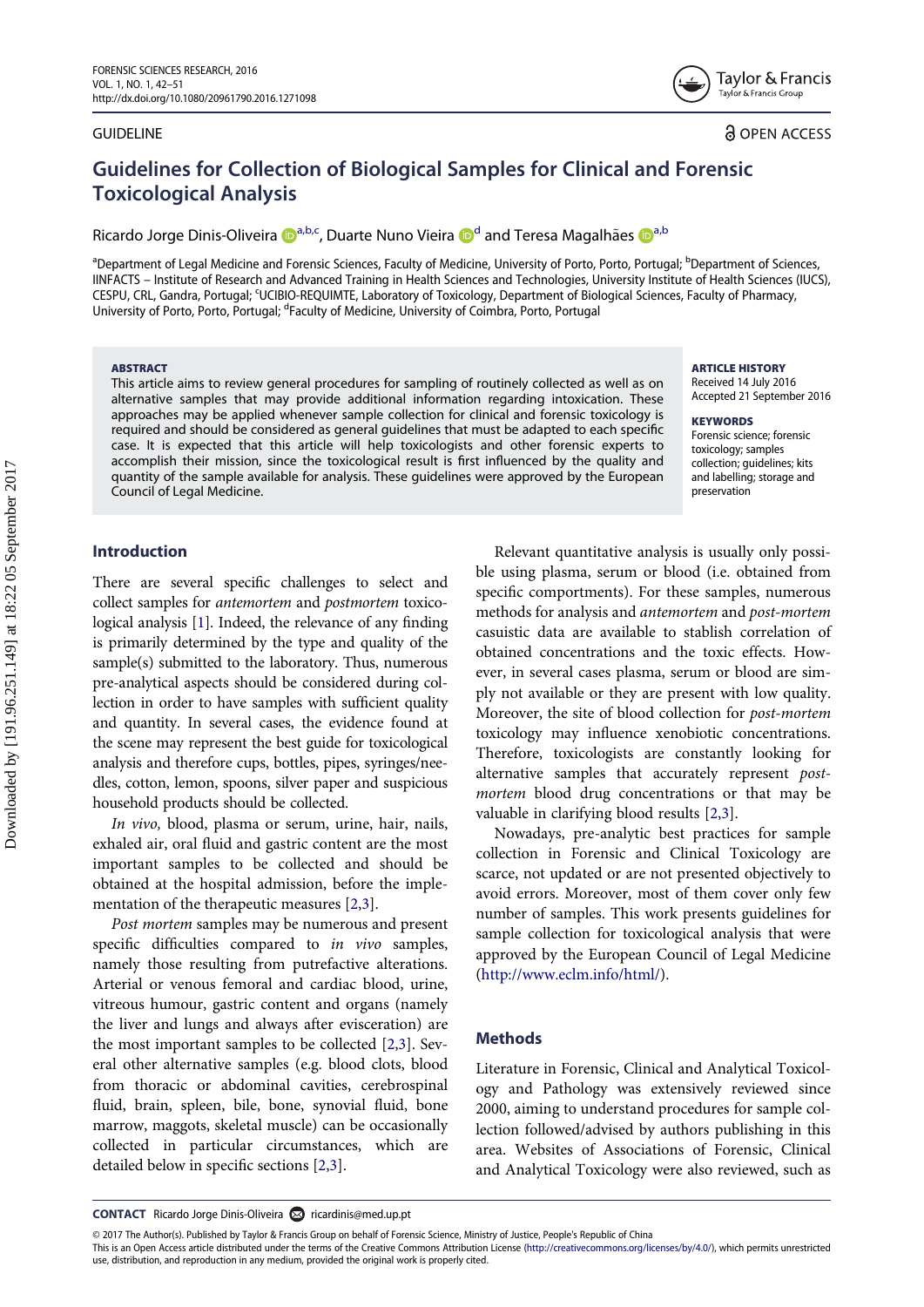<span id="page-2-2"></span><span id="page-2-1"></span><span id="page-2-0"></span>The International Association of Forensic Toxicologists [[4\]](#page-9-3), German Society of Toxicological and Forensic Chemistry [\[5](#page-9-4)] and Society of Forensic Toxicologists /American Academy of Forensic Sciences [[6\]](#page-9-5). General relevant literature can be found in Refs. [1–[13\]](#page-9-0) and additional specific citations are provided in the sections below.

#### Procedures for collection

<span id="page-2-3"></span>It is obvious that samples should be collected without delay after death. If autopsy cannot be performed within few hours after death, mortuary refrigeration is usually the unique procedure to minimize alterations in the concentration due to putrefactive changes. Indeed, even anticipating autopsy permission, most jurisdictions restrict any cadaver interventions. If possible, basic procedures such blind femoral blood collection through the body surface or urine by catheter or even suprapubic puncture may be implemented [[11\]](#page-9-6). In the following sections, sampling procedures for bioanalysis are provided tissue-by-tissue, together with notes and comments on the value and interpretation of results. Specifically, the anatomic place of collection, tubes to be used, storage, advantages and limitations and amounts that should be collected are discussed for in vivo and post-mortem samples.

## In vivo samples

- 1. Exhaled air:
	- a. Should be collected for volatile compounds analysis such as ethanol and in carbon monoxide poisoning. Several other xenobiotics (e.g. amphetamines, benzodiazepines, cocaine, opioids, etc.) are being analysed, possibly increasing the future application of this sample [14–[16\]](#page-9-7);
	- b. non-invasive;
	- c. large volume available;
	- d. useful for both qualitative and quantitative analysis.
- <span id="page-2-5"></span><span id="page-2-4"></span>2. Oral fluid [\[1](#page-9-0)]:
	- a. Collect 1–2 mL for an appropriate plastic container (with preservative);
	- b. several collection devices are available in the market;
	- c. it should be considered that the sample can be diluted due to buffer, preservative or other reagents present in the collection devices;
	- d. useful for most xenobiotics, namely drugs of abuse (e.g. roadside testing);
	- e. good correlation exists with the blood concentrations of free and non-ionized xenobiotic fractions and therefore with toxic effects;
- f. due to possible external contamination or depot (e.g. drugs smoked or administered sublingual and *per os*) may not accurately reflect blood xenobiotic concentrations. To reduce this possibility, the donor should be observed for 10–15 minutes before collection without smoking, drinking or eating;
- g. the detection window is short as blood;
- h. rinsing the mouth is not required for collection and does not lower concentrations;
- i. non-invasive (i.e. can be performed by the donors themselves) in opposition to venipuncture and can be obtained shortly after incident time;
- j. the witnessed collection reduce any attempt of adulteration;
- k. as any other biological fluid, care should be paid during handling due to the risk of infection;
- l. less fluid than urine due to the content in mucopolysaccharides and mucoproteins;
- m. may not be available in cases of xerostomia;
- n. with due precaution, can be useful for quantitative analysis.
- 3. Breast milk:
	- a. Collect 30 mL for an appropriate plastic container (without preservative);
	- b. usually available in large amounts;
	- c. collection implicates invasion of privacy;
	- d. useful to estimate body burden of contaminants in adipose tissue;
	- e. useful to determine whether an infant was exposed to a drug through that route;
	- f. contains high concentrations of lipids and proteins, and the pH is slightly lower than plasma (6.35–7.35). However, intra (e.g. during the last fed portions, the lipid content increases) and interday variations in composition are observed during lactation, which may influence xenobiotic transfer and therefore obtained concentrations;
	- g. important excretion route for lipophilic xenobiotics in the lactating women, namely those with a molecular weight lower than 200 Da, low plasma protein binding and with basic pKa (undergo ion-trapping effect) [\[17](#page-10-0)].
- 4. Sweat:
	- a. Should be collected at least during one week (without preservative);
	- b. useful for workplace drug testing;
	- c. non-invasive;
	- d. collection is not easy and requires time to obtain an adequate volume for analysis;
	- e. only useful for qualitative analysis.
- 5. Amniotic fluid:
	- a. Collect 10 mL for plastic container with screw cap;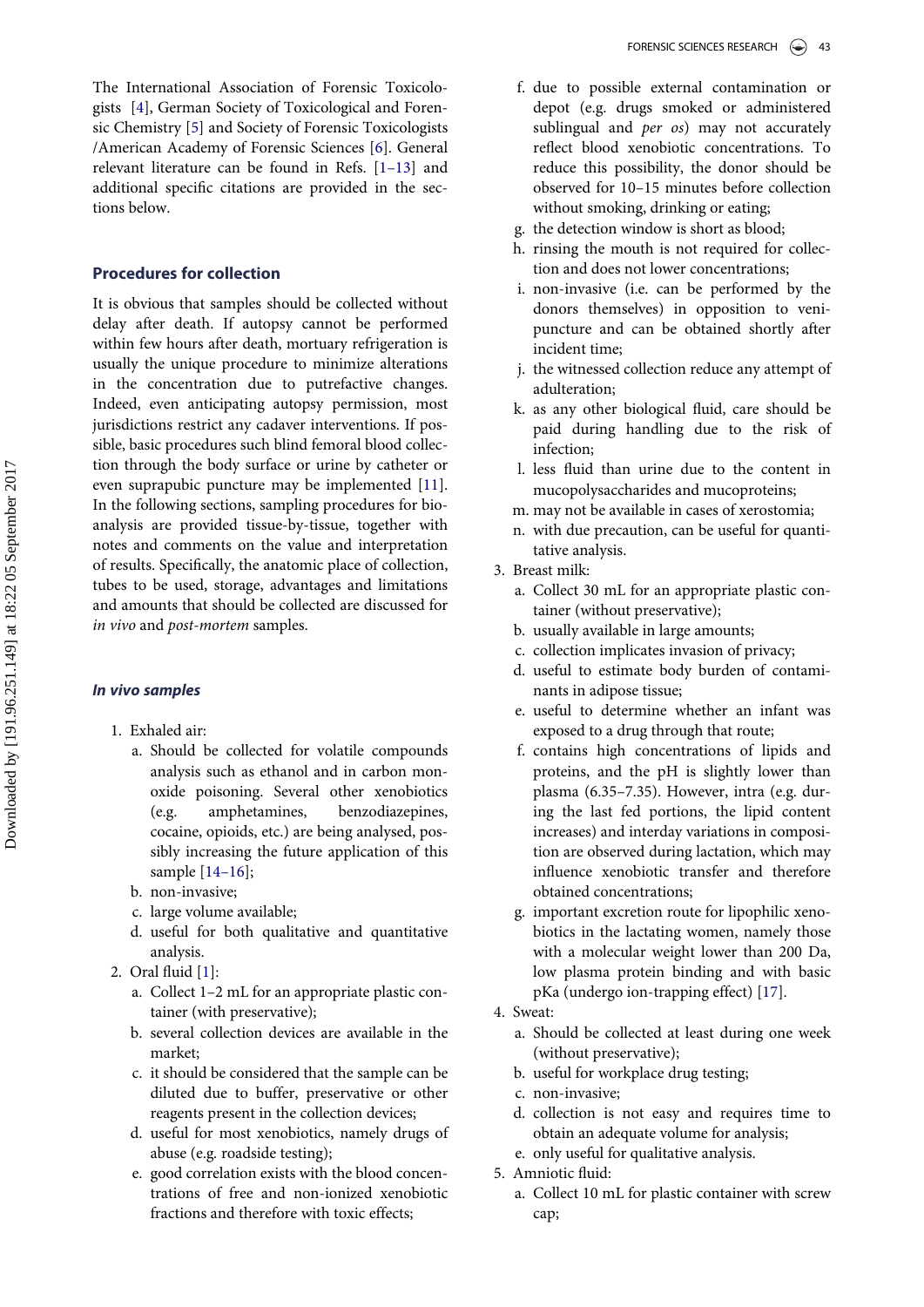- b. useful to evaluate intrauterine xenobiotic exposure;
- c. minimal laboratorial sample preparation is required;
- d. invasive collection that requires local anaesthetic, ultrasound scan and highly trained physician;
- e. only useful for qualitative analysis.
- <span id="page-3-1"></span><span id="page-3-0"></span>6. Meconium [\[18](#page-10-1)]:
	- a. Collect all available (2 g minimum) for a plastic container (without preservative);
	- b. always collected in suspected uterine xenobiotic exposure;
	- c. higher xenobiotic's concentrations are expected than in urine due to accumulation during gestation;
	- d. easily collected from newborn compare to urine and hair is not always available;
	- e. large window to document prenatal exposure during the last two trimesters of pregnancy;
	- f. collection should be performed within 72 h;
	- g. only useful for qualitative analysis.

# Post-mortem samples

- 1. Cardiac blood:
	- a. Collect 30 mL for a plastic container with screw cap. Preservative is not mandatory;
	- b. always collected;
	- c. the sampling site should be mentioned in the label;
	- d. collection from right chamber is preferable;
	- e. useful for qualitative/screening analysis since large volumes are available;
	- f. concentrations of xenobiotics may increase due to *post-mortem* redistribution, autolysis of cardiomyocytes or trauma;
	- g. although quantitative analysis is possible, this should be discouraged or decided case by case.
- 2. Blood clots from subdural, subarachnoid and/or epidural spaces:
	- a. Collect 30 mL for a plastic container with screw cap (without preservative);
	- b. should be collected in traumatic cases and can be particularly useful in burned cases;
	- c. are potential "time capsules" since are generally less perfused spaces, and therefore may reflect xenobiotic concentrations closer to the time of injury (i.e. when the hematoma was formed);
	- d. the importance increases if victim survives several hours after the trauma and if injury time is accurately known;
	- e. only useful for qualitative analysis.
- 3. Blood from thoracic or abdominal cavities:
- a. Collect 30 mL for a plastic container with screw cap (without preservative);
- b. should be collected in traumatic cases, especially if no other blood or uncontaminated blood clots cannot be obtained;
- c. strong possibility of contamination exists specially with micro-organisms, urine and gastric and intestinal contents;
- d. only useful for qualitative analysis.
- 4. Pleural effusions [[19\]](#page-10-2):
	- a. Collect 30 mL for a plastic container with screw cap (without preservative);
	- b. particular useful in cases exhibiting advanced putrefaction;
	- c. only useful for qualitative analysis.
- 5. Brain:
	- a. Collect 30 g for a plastic container with screw cap (without preservative);
	- b. relevant for drugs that act on the central nervous system;
	- c. collected for lipophilic (e.g. drugs of abuse, organochlorated insecticides, etc.) and volatile xenobiotic analysis;
	- d. concentrations of xenobiotics are not affected by post-mortem redistribution from the stomach or by the putrefaction of other organs (e.g. intestine, liver, lungs);
	- e. concentrations may vary significantly from one region to another, but current data fail to suggest that one area should be collected over another;
	- f. the high lipid content may cause analytical problems;
	- g. only useful for qualitative analysis.
- 6. Vitreous humour:
	- a. Collect all available (normally 2–5 mL in adults and 1 mL in newborns) for a 10 mL plastic container with screw cap (add preservative);
	- b. useful for the analysis of several psychoactive substances (e.g. ethanol) and biochemistry analysis;
	- c. it is easy to collect and remains clear and sterile for up to three days or so after death. It becomes cloudy and brown with decomposition;
	- d. it should be obtained by ophthalmocentesis from each eye. The needle should be inserted through the outer corner, until its tip is placed centrally in the globe and gentle aspiration should be performed to avoid retinal detachment;
	- e. due to limited available volume, the fluid from both eyes can be combined;
	- f. cosmetic integrity of eyes can be restored by injecting an appropriate amount of saline solution;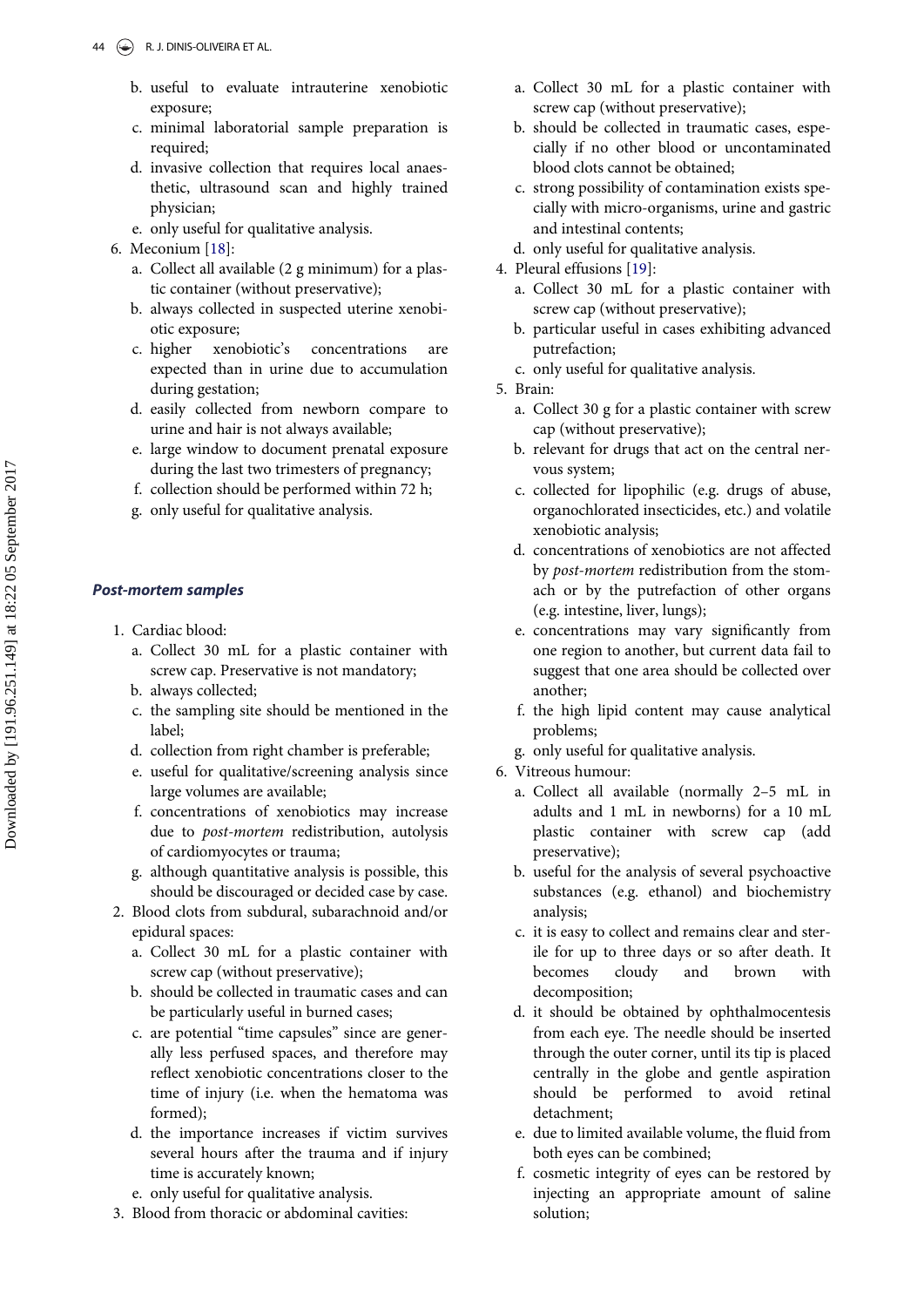- g. good correlation exists with the blood free xenobiotic concentration;
- h. xenobiotics with high binding percentages to serum proteins will present much lower concentrations than blood;
- i. concentrations lag behind blood levels approximately 1–2 h;
- j. useful in the interpretation of blood results or when blood is not available (e.g. trauma);
- k. if positive, it is useful to prove antemortem ethanol ingestion and therefore discarding post-mortem ethanol production by fermentation;
- l. because the eye is distant from the major thoracic and abdominal organs and it is a closed space, it is less influenced by contamination, putrefaction and post-mortem redistribution;
- m. may not become contaminated by embalming process. In these cases, it is important that a sample of embalming fluid should be submitted for analysis as control;
- n. lacks esterases that hydrolyse and therefore reduce the blood concentrations of certain xenobiotics (e.g. cocaine, heroin, 6 monoacetylmorphine);
- o. quantitative analysis is rarely possible (except ethanol) and should be considered with due care;
- p. if positive for ethanol, it can be assumed that represents an antemortem consumption;
- q. if negative for ethanol, but blood samples are positive, ethanol production in blood should be suspected due to *post-mortem* putrefaction;
- r. it has a high water and low lipid content in comparison to blood. Therefore, concentrations of highly lipophilic xenobiotics in vitreous humour will be lower;
- s. High *post-mortem* glucose concentrations suggest peri-mortem hyperglycaemia and if conjugated with elevated acetone levels, suggests diabetic ketoacidosis. Due to the rapid post-mortem decrease of "normal" glucose concentrations, low or even "zero" levels may erroneously suggest hypoglycaemia.
- 7. Spleen:
	- a. Collect 30 g for a plastic container with screw cap (without preservative);
	- b. useful when blood is not available such in firerelated deaths and for xenobiotic that accumulate in erythrocytes (e.g. carbon monoxide and cyanide);
	- c. only useful for qualitative analysis.
- 8. Lung:
	- a. Collect 30 g for a plastic container with screw cap (without preservative);
	- b. collected for volatile xenobiotics (e.g. toluene, nitric oxide, butane): the main bronchus is

tied off tightly with a ligature, the hilum is then divided and the lung put into a glass container, which is sealed with polytetrafluoroethylene (Teflon®) or aluminium foillined lids and immediately sent for analysis. Plastic containers are not suitable, since greater diffusion of volatiles is expected;

c. for other xenobiotics (e.g. paraquat) the apex of the right lung is preferable. The basal lobes, namely of the right lung, are more prone to post-mortem redistribution from gastric contents due to stomach proximity. Moreover, due to high blood perfusion, it is likely to have an important contribution for *post-mor*tem redistribution;

d. only useful for qualitative analysis.

- 9. Liver:
	- a. Collect 30 g for a plastic container with screw cap (without preservative);
	- b. always collected;
	- c. identify source deep right lobe is preferred to avoid contamination with diffusion of xenobiotics from gastric contents into the left lobe;
	- d. gall bladder should not be collected together with liver;
	- e. useful for almost all xenobiotics since it is the major metabolic organ and an important depot (e.g. tricyclic antidepressant), making at least the qualitative analysis for certain xenobiotics easier than in blood in some cases;
	- f. although very difficult to become routine, if quantitative analysis is required, this is the most promising solid tissue since more data exist for liver xenobiotic concentrations than for any other organ;
	- g. quantitative relationships between liver and blood concentrations for most xenobiotics are not available;
	- h. since concentrations of xenobiotics do not change markedly post-mortem (at least in the early period), ratios for peripheral blood have been proposed either as markers of post-mortem redistribution and to stablish correlations:
	- i. ratios lower than 5 suggest low or even none propensity for post-mortem redistribution;
	- j. ratios exceeding 20–30 suggest significant post-mortem redistribution;
	- k. the high lipid and protein content may cause interferences in toxicological analysis.
- 10. Bile:
	- a. Collect all available for a 10 mL plastic container with screw cap (without preservative);
	- b. particularly useful when urine is absent and in cases of long survival after last administration;
	- c. important for xenobiotics that exhibit enterohepatic circulation (i.e. those extensively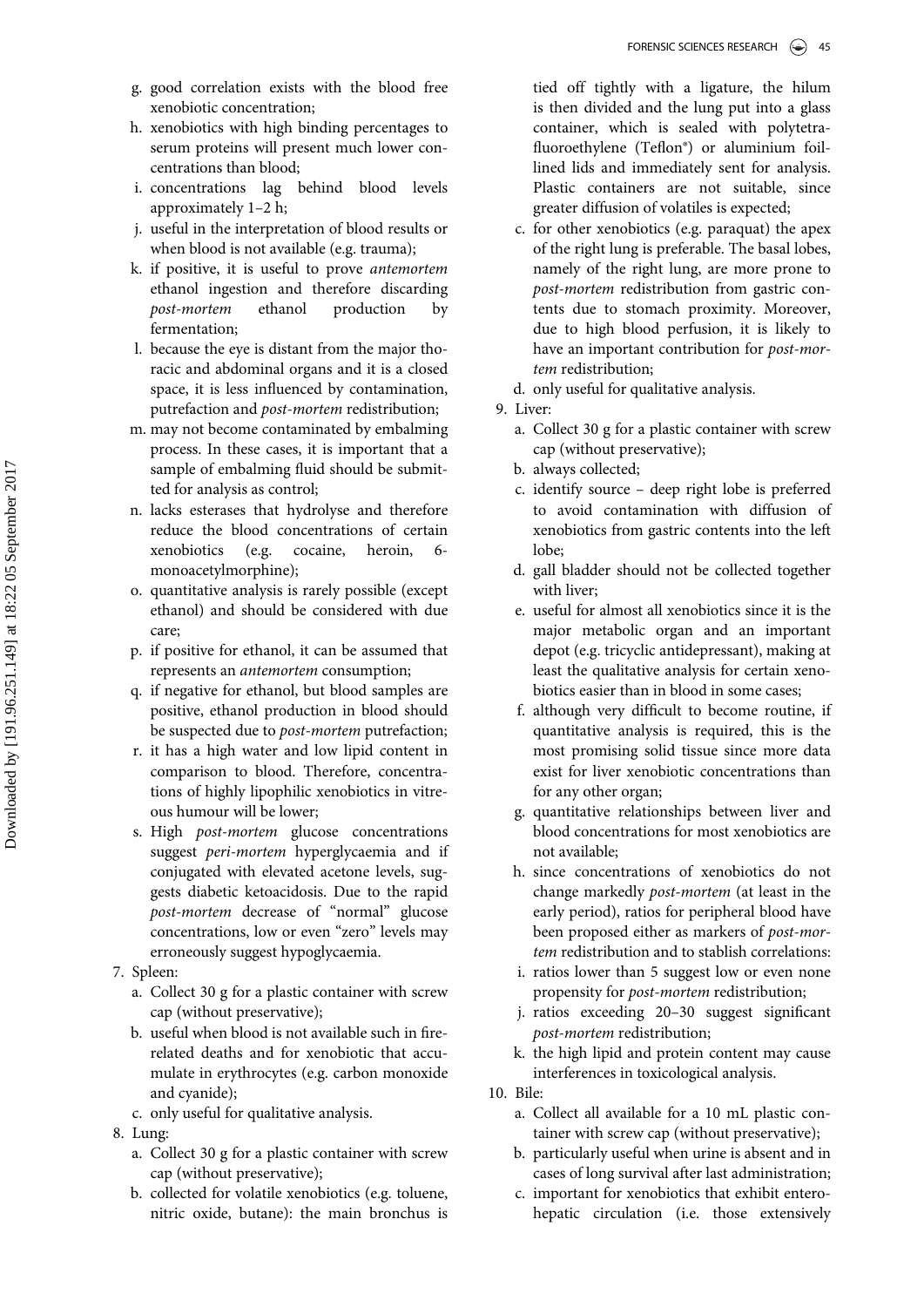conjugated with glucuronic acid, glutathione or sulphate) and for chronic exposures (e.g. opioids, cannabinoids, benzodiazepines, etc.);

- d. it is a relatively "dirty" fluid, containing high concentrations of bile salts and other substances that may interfere with toxicological analysis;
- e. the gallbladder is tied to reduce contamination and bile is collected by aspiration or directly from the common bile duct if cholecystectomy was performed. Always collected prior to liver;
- f. concentrations may be altered by post-mortem diffusion from the liver and the stomach;
- g. only useful for qualitative analysis.
- <span id="page-5-2"></span>11. Kidney:
	- a. Collect 30 g for a plastic container with screw cap (without preservative);
	- b. collected for heavy metals (tend to concentrate in the kidneys) or ethylene glycol analysis;
	- c. capsule should be removed;
	- d. could be important in the absence of urine;
	- e. only useful for qualitative analysis.
- <span id="page-5-3"></span><span id="page-5-0"></span>12. Heart:
	- a. Collect 30 g for a plastic container with screw cap (without preservative);
	- b. left ventricle should be considered;
	- c. not very useful; acquires some importance in the interpretation of blood concentrations in digitalis intoxications;
	- d. only useful for qualitative analysis.
- 13. Bone:
	- a. Collect 30 g for a plastic container with screw cap (without preservative);
	- b. collected from skeletonized remains;
	- c. should be cut into small pieces (e.g. femur rings) or crushed;
	- d. there are no data to suggest that one anatomic region is better than another. Larger bones (e.g. femur) are certainly easier to work/ extract analytes with than smaller bones;
	- e. both intra and interbone differences in xenobiotic distribution are possible [[20\]](#page-10-3);
	- f. only useful for qualitative analysis.
- <span id="page-5-1"></span>14. Synovial fluid:
	- a. Collect all available from each uninjured joint cavity for a 5 mL plastic container with screw cap (add preservative) [[21\]](#page-10-4);
	- b. it is usually obtained by lateral puncture of the bursa sac under the patella. Approximately 1– 2 mL can be collected, on the average, by each puncture and can be combined;
	- c. care should be taken to avoid rupture of the bursa sac;
	- d. does not introduce cosmetic alterations;
- e. similarly to cerebrospinal fluid and humour vitreous, it is in an isolated compartment protected by the bursa sac with firm tissue structures and therefore much less influenced by putrefactive changes or post-mortem redistribution of xenobiotics;
- f. rarely used. Acquires some relevance when putrefactive changes are relevant and humour vitreous is unavailable (e.g. due to trauma or heat exposure);
- g. it is more viscous than vitreous humour rendering analysis more difficult;
- h. only useful for qualitative analysis but relevant quantitative results were already obtained for ethanol and do not contain alcohol dehydrogenase [[22,](#page-10-5)[23](#page-10-6)].
- 15. Bone marrow:
	- a. Collect all available for a 10 mL plastic container with screw cap (without preservative);
	- b. useful in advanced stages of putrefaction since it is protected by bones;
	- c. high degree of vascularity and lipid content (may accumulate lipophilic xenobiotics);
	- d. different xenobiotic concentrations are registered in the marrow obtained from the same or different bones [[24\]](#page-10-7);
	- e. in xenobiotic distributions are possible [[20\]](#page-10-3);
	- f. the label should detail the sampling site;
	- g. typically, the ribs are cut approximately 5 cm far from its distal end (i.e. near the medioclavicular line) where it is ossified. By compressing/squeezing the remaining rib ends using pliers, the dark red bone marrow can be aspirated;
	- h. although less common, it can be obtained by trocar aspiration from the vertebral bodies (antemortem) or from femur after section of the cortical bone (post-mortem);
	- i. correlation with blood results are no easily interpreted;
	- j. only useful for qualitative analysis.
- 16. Fly larvae (maggots) entomotoxicology:
	- a. Collect 10 larvae randomly collected of an organ for a plastic container with screw cap (without preservative);
	- b. useful in advanced stages of putrefaction, when conventional samples are not available;
	- c. the xenobiotic concentrations depend on the tissue that served as food for the larvae, as well as varies interspecies and intraspecies during their stage of development;
	- d. the organ of collection should be identified;
	- e. significant loss in xenobiotic concentration occurs within one day after larvae has been removed from tissue; therefore, feeding larvae is the most desirable insect stage for collection;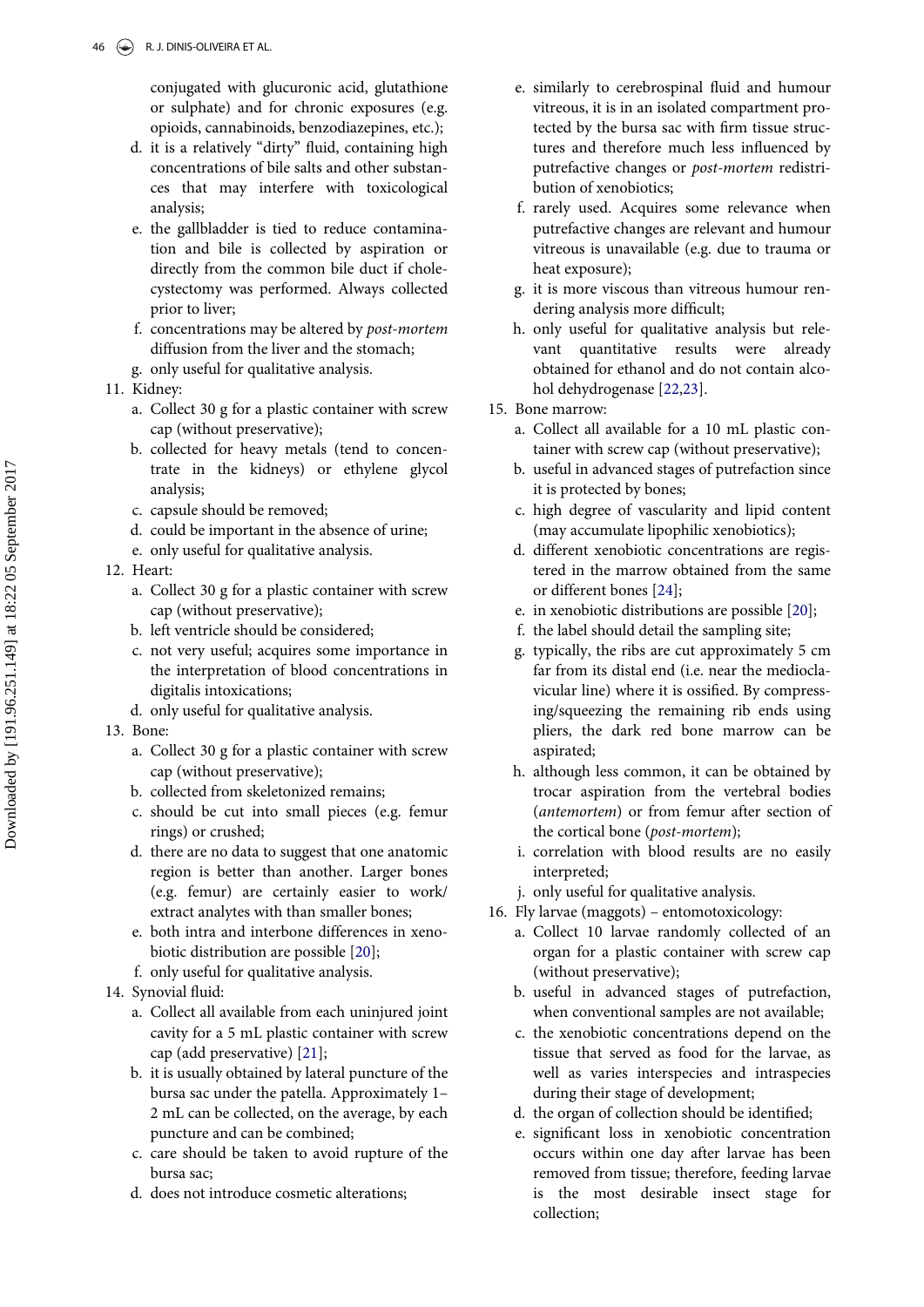- f. insects remain (e.g. puparia or exuviae) may persist for a long time, even when classical samples are no longer available;
- g. only useful for qualitative analysis.
- 17. Adipose tissue:
	- a. Collect 30 g for a plastic container with screw cap (without preservative);
	- b. the anatomical site for collection leads to unpredictable results, but abdominal subcutis has been more analysed;
	- c. it is rarely useful. Nevertheless, since it acts as a reservoir, it can be collected for lipophilic xenobiotics especially if preferable samples are absent;
	- d. is not be frequently analysed due to the difficult analysis and variability of xenobiotic concentration from one site to another;
	- e. xenobiotics' detection reflects antemortem accumulation and not the result of postmortem redistribution;
	- f. only useful for qualitative analysis.
- 18. Skin:
	- a. Collect the skin (radius of approximately 2– 4 cm around needle puncture or chemical burn) for a plastic container with screw cap (without preservative);
	- b. a distant, preferably contralateral area, should be collected as a control sample for different container. However, caution should be paid since alternate sides may be used as occurs in drug dependence.
- 19. Skeletal muscle:
	- a. Collect 30 g for a plastic container with screw cap (no preservative);
	- b. useful in advanced decomposition cases since it is more resistant to autolysis;
	- c. it is available in large amounts;
	- d. normally collected from right or left lumbar portion of the iliopsoas muscle;
	- e. different aliquots obtained from the same muscle collected from the same leg may lead to different concentrations;
	- f. results interpretation is difficult;
	- g. only useful for qualitative analysis.

# Antemortem or post-mortem samples

- <span id="page-6-0"></span>1. Peripheral blood:
	- a. Collect 10 mL for a plastic container with screw cap. A preservative fluoride salt (such as sodium or potassium; 1%–5%) is mandatory;
	- b. an aliquot without preservative should be saved, namely in cases of suspicion of fluoride poisoning;
	- c. always collected for complete toxicology analysis;
- d. reduced volume and more difficult to collect than cardiac blood;
- e. post-mortem venous and/or arterial femoral blood should be collected since it is relatively isolated from the internal organs of the chest and abdomen and therefore less influenced by the post-mortem redistribution phenomenon. Vessel should be tied/clamped proximally near the inguinal ligament before collection to prevent siphoning blood down from the larger central vessels. The leg may be slightly elevated to obtain more blood and should not be massaged or shaken to increase flow. Alternatively, venous subclavian or jugular blood can be collected. In any case, a "blind-stick" will increase the probability of false results;
- f. antemortem although it is homogeneous throughout all anatomic places, blood is typically collected from cephalic vein. Cord blood is obtained from the umbilical cord at parturition;
- g. do not use antiseptic swabs containing alcohols or iodine to disinfect the skin prior to venipuncture, since blood contamination can occur, especially when performing ethanol analysis;
- h. should never be mixed with cardiac blood;
- i. for analysis volatile xenobiotics, a gas syringe should be used;
- j. it is the most useful sample for quantitative analysis, but usually analysis gives total fraction (i.e. free and bound xenobiotic to proteins). Quantification of free fraction would be useful, but is rarely possible.
- 2. Urine:
	- a. Collect 30 mL or all available for a plastic container with screw cap (without preservative);
	- b. always collected for screening (higher concentrations of the parent xenobiotics and metabolites are usually found in urine comparatively to other sample), acquiring great value if obtained up to 96 h after intoxication;
	- c. post-mortem collection can be performed by inserting the needle directly above the pubic symphysis or by urethral catheterization (in cases of external examination only) or directly from the bladder (if internal examination is also performed);
	- d. if bladder contains only small amounts of urine, it may be necessary to open bladder to collect any residual quantity. If urine is not available, the bladder could be washed with a saline solution in order to obtain any sample and it must be assured that vitreous humour is provided [[10\]](#page-9-8);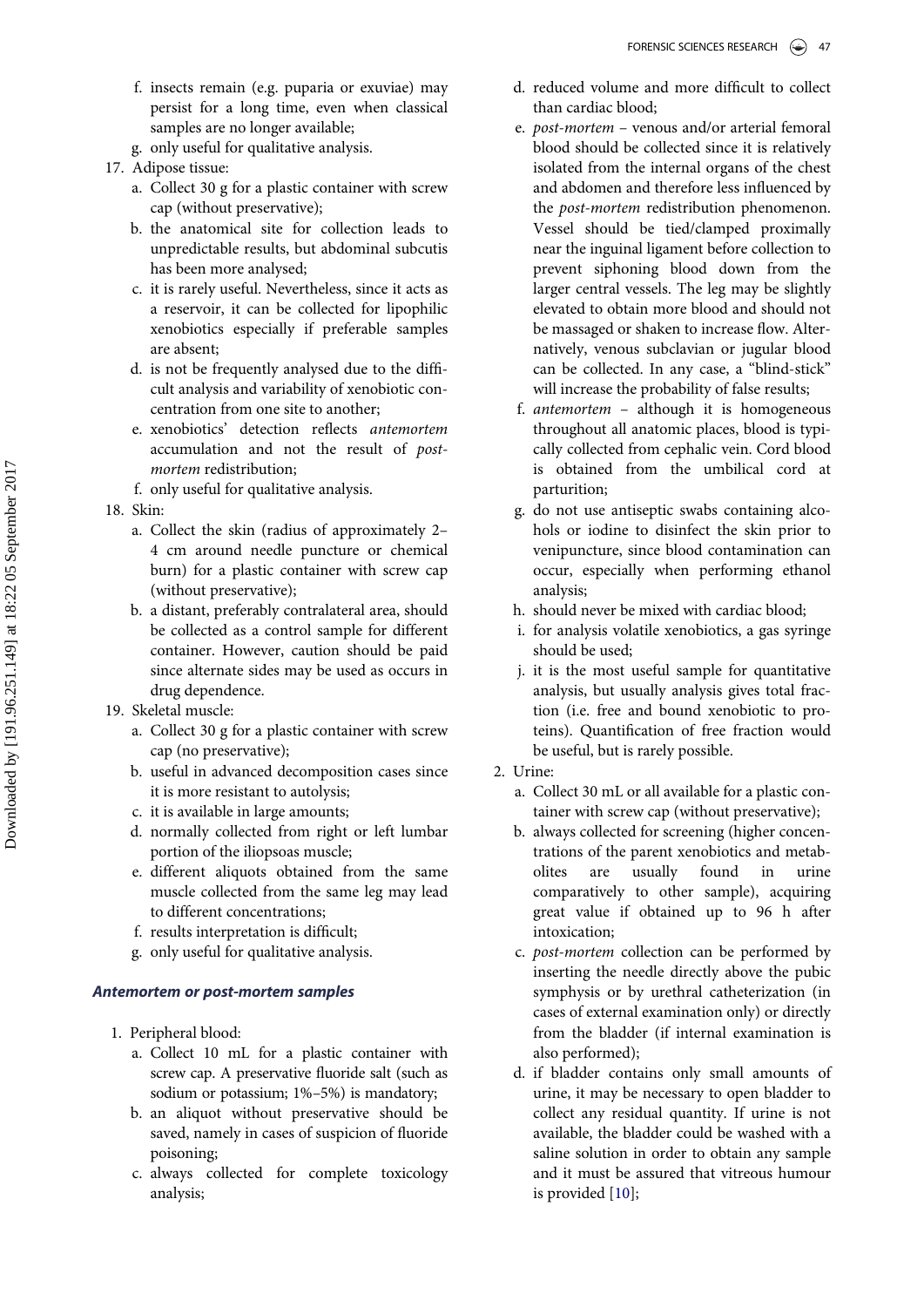- e. results could be negative if death occurred closely the time of intoxication;
- f. ensure that the sample actually comes from the patient being examined to avoid adulteration;
- g. no correlation exists with blood levels; higher concentrations are usually present;
- h. No correlation exists with toxic effects at the time of collection; bladder is primarily a reservoir and unlike blood, is not in equilibrium with tissues;
- i. for ethanol analysis in a type I and II diabetic victims and if urine is contaminated with Candida albicans (e.g. immunosuppressed victims or with gynaecological and urinary infections), preservative may be useful;
- j. quantitative analysis is rarely possible.
- <span id="page-7-0"></span>3. Head hair [\[7](#page-9-9),[25\]](#page-10-8):
	- a. Collect 150–200 hairs (often described as having a pencil thickness) from the posterior vertex region of the scalp. This anatomic place presents the least growth variation in comparison to other regions of the scalp and other body hair types. Collection from multiple sites within the vertex region is acceptable to avoid a visible "bald patch" that may cause some discomfort;
	- b. if it is not available or excessively bleached or permed, axillar, pubic, arms or bear hair is an alternative;
	- c. plucked in post-mortem (prior organ dissection) or cut with scissor just near the root in vivo cases;
	- d. samples should be firmly tight together and tie with ligature to not loose orientation (the root should be identified);
	- e. the sample is placed on a piece of aluminium foil, which is folded, with the cut root ends projecting about 15 mm beyond the end of the foil;
	- f. it is important to avoid folding in the middle to not kink the hair making it difficult to handle;
	- g. should be considered to establish a historical pattern of xenobiotic exposure (e.g. drug facilitated sexual aggression, habit changes, heavy metals chronic exposure, etc.);
	- h. it is not a suitable sample to document recent xenobiotic exposure;
	- i. it is not easily adulterated and new and identical sample can be obtained from the subject for counter-proof (e.g. sample switching, break in the chain of custody, etc.);
	- j. store at room temperature in a sealed envelope;
	- k. large detection window (i.e. weeks to months, depending on the hair length);
- l. resistant to decomposition, being particularly useful in exhumed cadavers;
- m. external contamination may cause false positive results if decontamination is not performed during analysis;
- n. only useful for qualitative analysis.
- 4. Gastric content (including vomit and gastric aspirate):
	- a. Collect 30 mL aliquot of the total homogenized for a plastic container with screw cap (without preservative);
	- b. if it is absent, collect 30 g of the stomach wall (without preservative);
	- c. usually collected for complete toxicology testing;
	- d. the distal oesophagus and the pylorus should be clamped before the stomach is removed. Then, the stomach wall is cut and all the content is collected;
	- e. only all quantity is important and not the concentration;
	- f. register all total volume in the container's label;
	- g. macroscopic findings (e.g. tablets and capsules) should be rapidly separated, dried and stored in a different container;
	- h. characteristic odours should be registered, but if cyanides or phosphides gases are suspected to have been ingested caution should be paid to avoid inhalation;
	- i. useful to guide blood analysis;
	- j. presents limited application if intoxication occurred by parenteral route;
	- k. the presence of a xenobiotic in the gastric content does not prove oral administration, especially if the concentration is low. Indeed, xenobiotics distributed by the extracellular fluid will be presented in the fluid that ultimately forms the gastric secretions. Moreover, basic xenobiotics will be concentrated in the stomach due to the ion-trapping effect.
- 5. Cerebrospinal fluid:
	- a. Collect all available for a 10 mL plastic container with screw cap (without preservative):
	- b. presents similar composition to plasma except that high molecular weight proteins are absent;
	- c. Antemortem or post mortem it is obtained by percutaneous lumbar (by passing a needle into the theca between the lumbar spines) or cisternal (through the atlanto-occipital membrane) puncture, preferably before the internal examination. The lack of any intrathecal pressure may turn this collection very difficult or even impossible. Alternatively, it can be obtained from the posterior fossa after the brain has been removed; this procedure may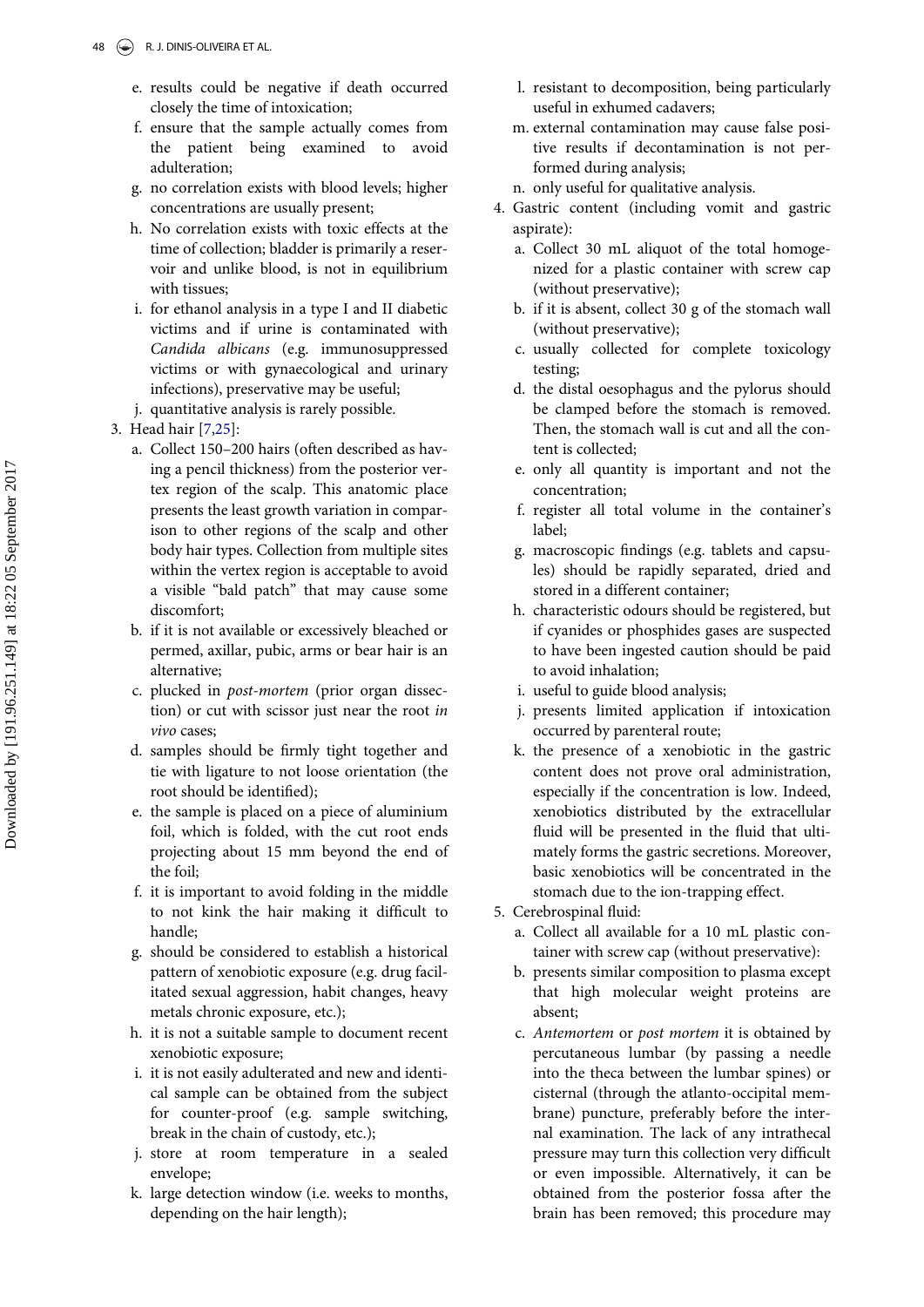lead to alterations of the xenobiotic concentrations due to blood contamination. Clear cerebrospinal fluid may, sometimes be obtained from the lateral ventricles, either by needle puncture reflecting the dura and parting the cerebral hemispheres or cutting down through the cortex [\[10](#page-9-8),[26\]](#page-10-9);

- d. xenobiotic concentrations are generally higher in blood;
- e. correlation with blood xenobiotic concentrations;
- f. only useful for qualitative analysis.
- <span id="page-8-3"></span><span id="page-8-2"></span><span id="page-8-1"></span>6. Finger and toe nails [[27\]](#page-10-10):
	- a. Antemortem nail clippings should be obtained from all fingers and toes (and combined) using Teflon®-coated stainless steel scissors to reduce contaminations;
	- b. post-mortem all nails should be lifted from the fingers and toes;
	- c. Length growth rates were reported to be 3– 5 mm and 1.1 mm per month for the fingers and toes, respectively [[28\]](#page-10-11);
	- d. easy to store (room temperature);
	- e. external contamination may cause false positive results if decontamination is not performed during analysis;
	- f. useful in decomposed bodies when conventional samples are not available;
	- g. retrospective/past window detection of xenobiotics, even potentially longer than hair; the hallux nail may document as long as 12 months of exposure;
	- h. formation begins during the second trimester of gestation. Therefore, it is useful to prove intrauterine xenobiotic exposure;
	- i. it is a discharged material and xenobiotic incorporation is not influenced by melanin content;
	- j. only useful for qualitative analysis.

# Kits: containers, labelling and toxicological request form

There is considerable variation in the types of kits used by forensic institutions. Regardless the format, it is key to the successful collection and consequent toxicological result to have necessary sample containers, to ensure that they are adequately labelled and that chain of custody is respected. The following topics could be highlighted [\[1](#page-9-0)[,2](#page-9-1),[11,](#page-9-6)[12](#page-9-10)[,26](#page-10-9)]:

<span id="page-8-4"></span><span id="page-8-0"></span>a. Biological fluids can be collected using either wide-bore pipettes or disposable hypodermic syringes with appropriate needle gauges and lengths [[2\]](#page-9-1);

- b. contamination may be introduced if metal scalpels or needles are used for collection and metal analysis is subsequently performed;
- c. containers should be new and preferably rinsed with distilled water and sterilized before use, unless the manufacturer's states it unnecessary;
- d. separate containers should be used to accommodate different samples and plastic (especially polypropylene) with screw caps is useful in the majority of cases since it does not break, especially during frozen. If volatile xenobiotics (e.g. solvent abuse or intoxication with anaesthetic gases) are to be analysed, samples should be promptly collected and glass containers sealed with polytetrafluoroethylene (Teflon®) or aluminium foil-lined lids are preferable to avoid greater losses by diffusion registered through plastic containers [\[29\]](#page-10-12);
- e. containers should be filled (but not overfilled) to minimize headspace and therefore losses due to evaporation (e.g. volatiles such as ethanol);
- f. containers should be open at the time of analysis and only when cold at  $4^{\circ}$ C;
- g. a self-adhesive tamper-resistant stickers should be placed over container lids to assure that samples were not adulterated;
- h. as a minimum, the label should include the following information: institutional case number identifier or request number; name of the victim or other identifier; sample type (e.g. blood, liver, kidney, etc.) and anatomic place of blood collection when applicable (e.g. cardiac versus femoral blood); signature of the examiner; date and time of collection [[2\]](#page-9-1);
- i. toxicological request forms should be filled as complete as possible, placed with samples inside a sealed plastic opaque bags and submitted to the laboratory for analysis;
- j. a chain of custody report should be completed and signed to evidence sample integrity.

# Sample preservation and storage

Putrefactive post-mortem alterations that occur in body are influenced by several variables and can dramatically influence the obtained concentrations for several analytes (e.g. blood ethanol concentrations may increase or decrease). Although these consequences are almost uncontrollable, further alterations in xenobiotic concentrations due to incorrect in vitro preservation and storage are less tolerated. Therefore, the preservation of samples and physical conditions (e.g. temperature) during storage should not be disregarded, since alterations in the concentrations of various analytes (e.g. blood ethanol concentrations) may occur, even in vitro [\[30](#page-10-13)]. In the following topics it is highlighted general procedures for sample preservation and storage [[1,](#page-9-0)[2](#page-9-1)[,11](#page-9-6)[,12](#page-9-10),[26\]](#page-10-9):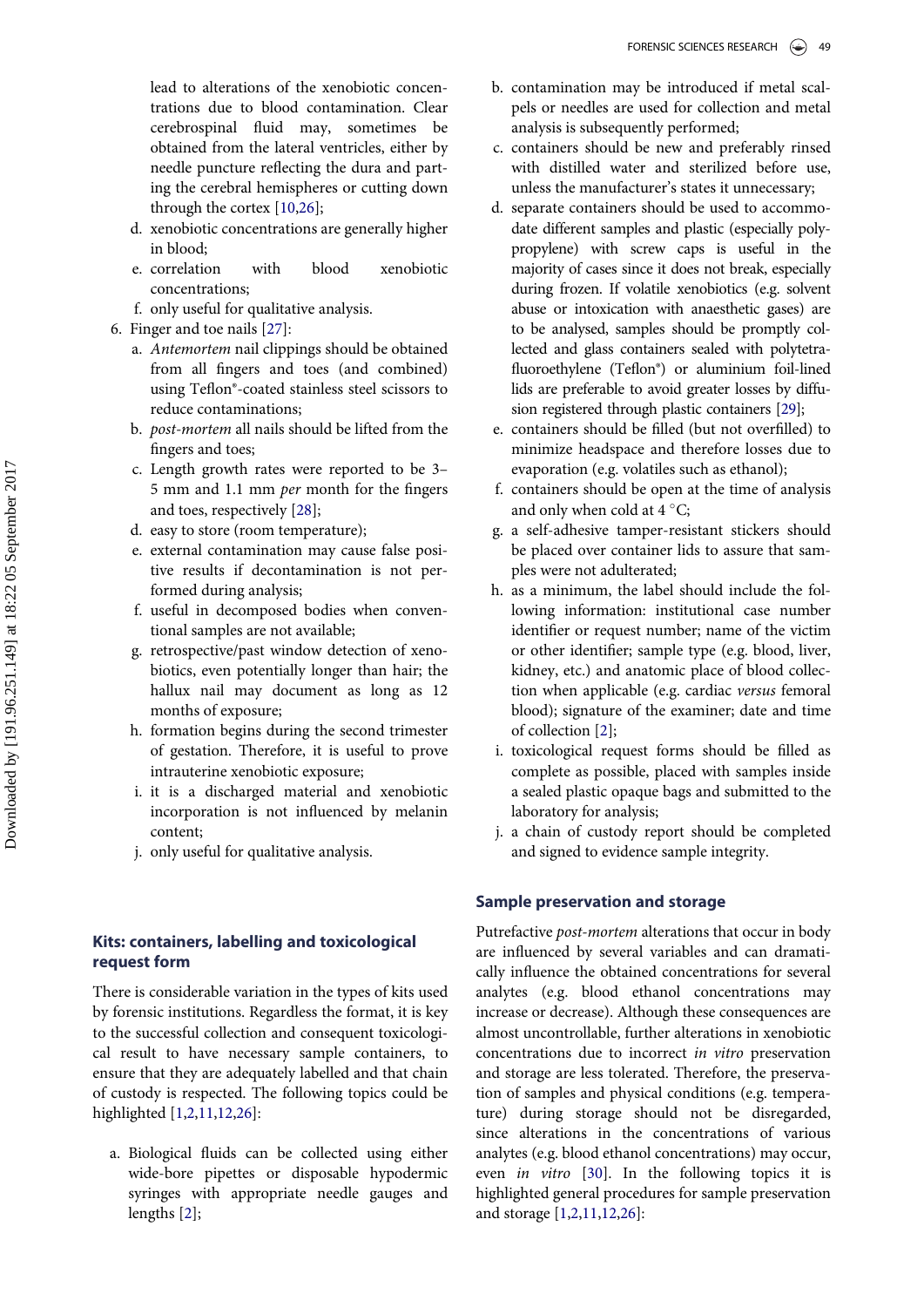- a. Samples should be stored in tightly sealed containers at 4 °C (short-term) or at  $-20$  °C or preferably at  $-80$  °C (long-term);
- b. exceptions to this include hair and nail, which are stable at room temperature;
- c. hair samples should be stored at room temperature;
- d. if plasma or serum is needed for analysis, these are separated before blood frozen;
- e. sodium (or potassium) fluoride preservation of blood with a final concentration of 1%–5% by weight is mandatory for peripheral blood and facultative for other blood samples (e.g. blood clots and blood from thoracic or abdominal cavities). Clear evidence of the importance of preservative exists for several analytes such as opioids, ethanol, cocaine, cyanide,  $\gamma$ -hydroxybutiric acid, etc.

#### <span id="page-9-2"></span><span id="page-9-1"></span><span id="page-9-0"></span>Interpretation aspects

<span id="page-9-3"></span>At the end of the technical note, some points must be remembered [1–[3,](#page-9-0)7–[9\]](#page-9-9):

- a. Forensic experts must be aware that it is mandatory the collaboration of a forensic toxicologist in the interpretation of toxicological results;
- <span id="page-9-4"></span>b. although there is no a universally accepted standard education, the forensic toxicologist should be endowed with adequate training in analytical chemistry, but specially depth knowledge of the toxicokinetic and toxicodynamic of xenobiotics, and be attentive for the variables that can influence them;
- <span id="page-9-9"></span><span id="page-9-5"></span>c. it would be advisable that the collection procedure of pathologists be audited by toxicologists to avoid errors;
- d. absolute rules for the interpretation of toxicological results are absent since each case is unique!
- <span id="page-9-8"></span>e. it is almost impossible to know the true concentration of a xenobiotic in a sample;
- f. attempts to interpret toxicology findings exclusively based on the therapeutic, toxic, and fatal ranges are irresponsible, especially in post-mortem toxicology. These intervals frequently overlap;
- <span id="page-9-10"></span><span id="page-9-6"></span>g. the case should be interpreted taking into account antemortem or post-mortem toxicological results, circumstances of the death and scene, medical history, autopsy findings, influence of post-mortem redistribution, tolerance and application of common sense, etc.

#### <span id="page-9-7"></span>Acknowledgments

Ricardo Dinis-Oliveira acknowledges Fundação para a Ciência e a Tecnologia (FCT) for his Investigator Grant (IF/ 01147/2013).

## Disclosure statement

Authors declare any conflict of interest, particularly any financial and personal relationships with other people or organisations that could inappropriately influence (bias) this work.

#### **ORCID**

Ricardo Jorge Dinis-Oliveira **b** [http://orcid.org/0000-0001-](http://orcid.org/0000-0001-7430-6297) [7430-6297](http://orcid.org/0000-0001-7430-6297)

Duarte Nuno Vieira **[http://orcid.org/0000-0002-7366-](http://orcid.org/0000-0002-7366-6765)** [6765](http://orcid.org/0000-0002-7366-6765)

Teresa Magalhães **<http://orcid.org/0000-0002-8098-8076>** 

## References

- [1] Negrusz A, Cooper G. Clarke's analytical forensic toxicology. 2nd ed. London: Pharmaceutical Press; [2013](#page-1-3).
- [2] Dinis-Oliveira RJ, Carvalho F, Duarte JA, et al. Collection of biological samples in forensic toxicology. Toxicol Mech Method. [2010](#page-1-4);20:363–414.
- [3] Dinis-Oliveira RJ, Magalhaes T. Forensic toxicology in drug-facilitated sexual assault. Toxicol Mech Method. [2013;](#page-1-4)23:471–478.
- [4] The International Association of Forensic Toxicologists – Committee of Systematic Toxicological Analysis. Recommendations on sample collection. Available from: [http://www.tiaft.org/data/uploads/documents/](http://www.tiaft.org/data/uploads/documents/tiaft-sta-recommendations-on-sample-collection.pdf) [tiaft-sta-recommendations-on-sample-collection.pdf.](http://www.tiaft.org/data/uploads/documents/tiaft-sta-recommendations-on-sample-collection.pdf) [1999;](#page-2-0) (TIAFT-Bulletin XXIX - Number 1).
- [5] G Skopp, L von Meyer. Appendix D recommendations for sampling postmortem specimens for forensic toxicological analyses and special aspects of a postmortem toxicology investigation. Toxichem  $+$  Krimtech. [2004;](#page-2-1)71:101–107.
- [6] Society of Forensic Toxicologists (SOFT) and American Academy of Forensic Sciences (AAFS). Forensic laboratory guidelines. Available from: [http://www.soft](http://www.soft-tox.org/files/Guidelines_2006_Final.pdf)tox.org/fi[les/Guidelines\\_2006\\_Final.pdf.](http://www.soft-tox.org/files/Guidelines_2006_Final.pdf) [2006](#page-2-2).
- [7] Barbosa J, Faria J, Carvalho F, et al. Hair as an alternative matrix in bioanalysis. Bioanalysis. [2013](#page-7-0);5:895–914.
- [8] Levine B. Principles of forensic toxicology. 4th ed. Washington (DC): AACCPress; 2013.
- [9] Flanagan RJ, Taylor A, Watson ID, et al. Fundamentals of analytical toxicology. West Sussex: Wiley; 2007.
- [10] Connolly AJ, Finkbeiner WE, Ursell PC, et al. Autopsy pathology: a manual and atlas. 3rd ed. Philadelphia (PA): Elsevier; [2016.](#page-6-0) Chapter 10, Supplemental laboratory studies; p. 132–142.
- [11] Saukko P, Knight B. Knight's forensic pathology. 4th ed. Boca Raton (FL): CRC Press, Taylor & Francis Group, LLC; [2016](#page-2-3).
- [12] Lappas NT, Lappas CM. Forensic toxicology. San Diego (CA): Academic Press; [2016](#page-8-0). Chapter 8, Analytical samples; p. 113–142.
- [13] Drummer OH. Requirements for bioanalytical procedures in postmortem toxicology. Anal Bioanal Chem. 2007;388:1495–1503.
- [14] Carlsson S, Olsson R, Lindkvist I, et al. Application of drug testing using exhaled breath for compliance monitoring of drug addicts in treatment. Scand J Clin Lab Invest. [2015;](#page-2-4)75:156–161.
- [15] Beck O. Exhaled breath for drugs of abuse testing evaluation in criminal justice settings. Sci Justice. 2014;54:57–60.